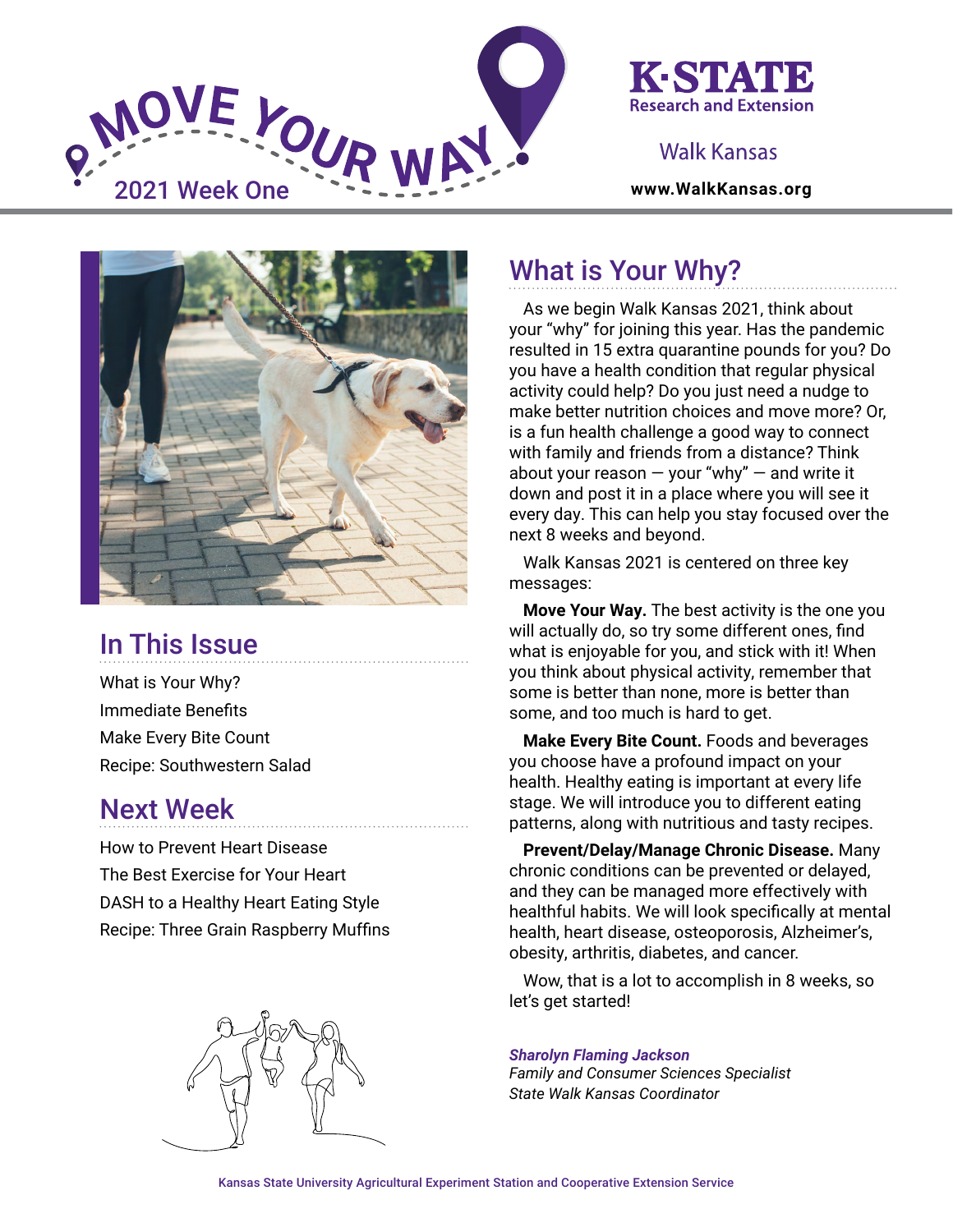## Immediate Benefits

During this first week of Walk Kansas, focus on how you feel after physical activity. Exercise increases brain chemicals associated with feeling happy, feeling less anxiety and stress, and even less physical pain. Getting more movement can also help some people relieve feelings of depression.

During moderate or vigorous activity, your body and brain produce hormones and neurotransmitters that improve your mood, enhance your memory, increase energy levels, and elevate your sense of well being. These are the body's "feel-good" chemicals at work. While your muscles will feel tired after activity, you will probably feel more relaxed. You may also feel a sense of accomplishment, which gives you a boost of self-confidence. Feeling better as result of movement can be a powerful motivator.

Being in nature can also work wonders for your state of mind, and popularity of outdoor activity has risen dramatically as we cope with pandemic life. Compared to indoor activity, outdoor walking creates even greater improvements in mood, enjoyment, and the intent to exercise in the future. Research shows that exercising outdoors can have a similar effect on the brain and mood as meditation. Here is a great tool if you are ready to explore outdoor trails where you live or to plan a fun family or friend outing. Visit **www.[alltrails.com](https://www.alltrails.com)** to see trails in your area.



# Make Every Meal Count

Since 1980, the Dietary Guidelines for Americans have provided science-based advice on what to eat and drink to promote health. These guidelines are revised every five years and, while many recommendations stay consistent, others evolve as scientific knowledge grows.

New with the 2020-2025 edition is a call to action: "Make Every Bite Count with the *Dietary Guidelines*  (**[www.dietaryguidelines.gov/](https://www.dietaryguidelines.gov/)**)." The focus is on choosing foods and beverages rich in nutrients and within your calorie limits. Think of "nutrient dense" foods rather than "empty calorie" foods.

These guidelines can be adapted to your personal preferences, to include foods that represent different cultures and budget considerations. We will explore several eating patterns during Walk Kansas and highlight tasty recipes that "make every bite count."

While the science that links food and health continues to grow stronger, most Americans fall far short of meeting the dietary guidelines. The graphic below illustrates, on average, how well we do at different stages of life based on the Healthy Eating Index (HEI). You can see that the score is higher early in life and in older adulthood. Remember that it is never too early or too late to improve food and beverage choices.

You can get a punch of nutrients from every bite of this Southwestern Salad. The protein boost in this recipe comes from quinoa and black beans. Quinoa is a seed that is cooked and eaten like grains and has the highest protein content of all whole grains. It provides all nine essential amino acids, is gluten-free, and cholesterol-free. This nutrient profile is why quinoa is sometimes called the "Mother Grain." Serve this salad on a bed of dark leafy greens to make a light and satisfying meal.



*The Healthy Eating Index shows how well society eats over their lifespan.*